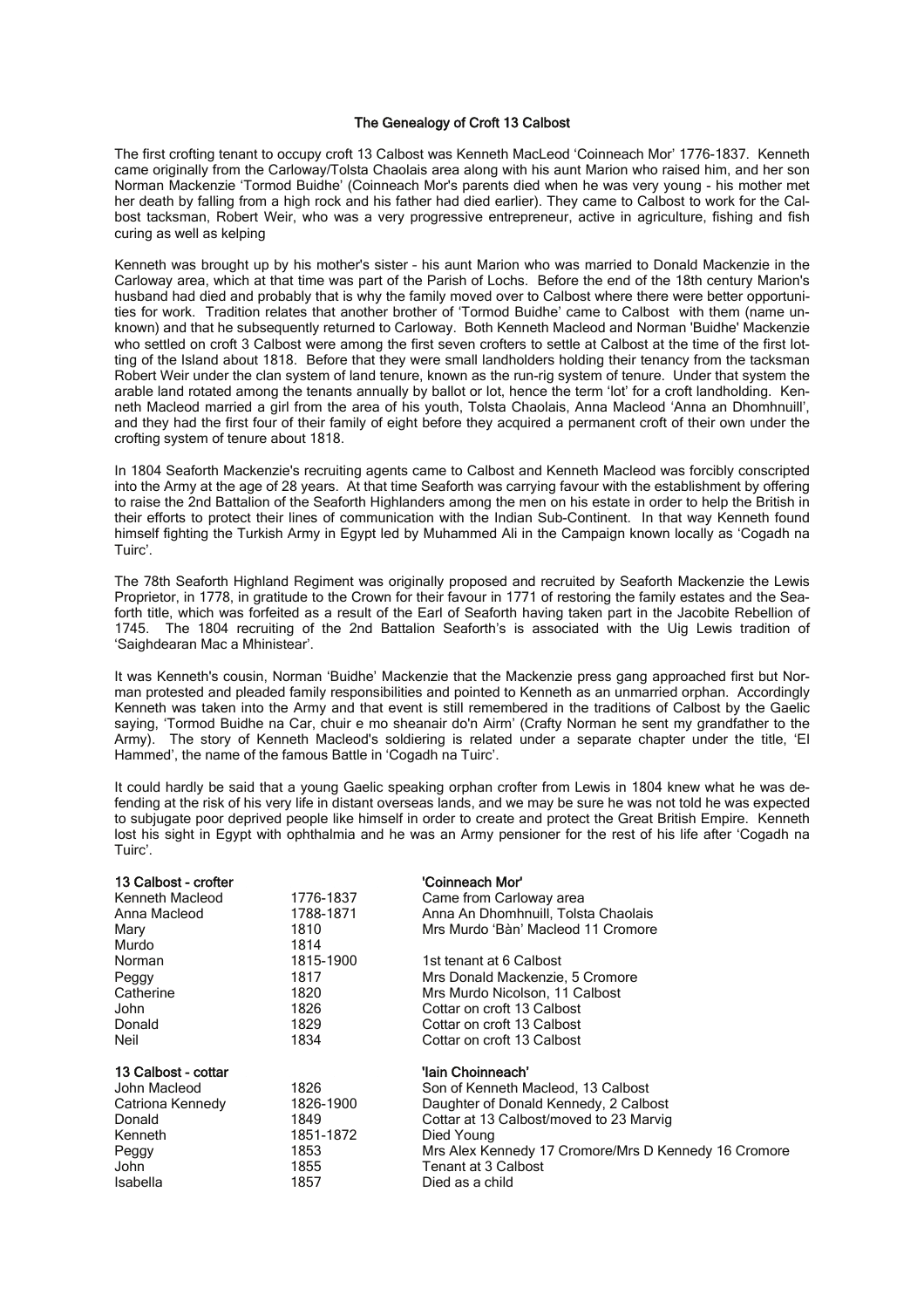| Alastair<br>Norman<br>Robert<br>Murdo<br>Roderick | 1858<br>1860<br>1862-1887<br>1865<br>1869 | Cottar at 13 Calbost<br>Cottar at 13 Calbost, moved to Stornoway<br>Died young<br>Cottar at 13 Calbost<br>Married Effie Macleod at 2 Portvoller |
|---------------------------------------------------|-------------------------------------------|-------------------------------------------------------------------------------------------------------------------------------------------------|
| 13 Calbost - cottar                               |                                           | 'Domhnuill Choinneach'                                                                                                                          |
| Donald Macleod                                    | 1829                                      | Son of Kenneth Macleod, 13 Calbost                                                                                                              |
| Peggy Macarthur                                   | 1838-1910                                 | Daughter of Murdo 'Ruadh' Macarthur, 10 Cromore                                                                                                 |
| Peggy                                             | 1861                                      | Mrs Angus Mackenzie, 12 Calbost                                                                                                                 |
| Christine                                         | 1864                                      |                                                                                                                                                 |
| Catherine                                         | 1866                                      | Mrs Murdo Macleod, 13 Calbost                                                                                                                   |
| <b>Ishbel</b>                                     | 1869                                      | Spinster at Stornoway                                                                                                                           |
| Anna                                              | 1871                                      | Mrs Fulton at Glasgow                                                                                                                           |
| Christy                                           | 1872                                      | Mrs Mongomery, 17 Cromore at Stornoway                                                                                                          |
| Murdo                                             | 1874                                      | Infant                                                                                                                                          |
| 13 Calbost - cottar                               |                                           | 'Niall Mor Choinneach'                                                                                                                          |
| Neil Macleod                                      | 1834-1892                                 | Son of Kenneth Macleod, 13 Calbost                                                                                                              |
| Peggy Chisholm                                    | 1848                                      | Daughter of John Chisholm, 29 Gravir                                                                                                            |
| John                                              | 1870                                      | Died young                                                                                                                                      |
| Ann                                               | 1872                                      | Mrs Norman Macleod, 13 Calbost, Stornoway                                                                                                       |
| Peggy                                             | 1874                                      | Mrs Murdo Macdonald, 7 Lemreway                                                                                                                 |
| Catherine                                         | 1876                                      | Mrs Angus Finlayson, 13 Calbost                                                                                                                 |
| Joan                                              | 1878                                      | Mrs Angus Macmillan, 2 Orinsay                                                                                                                  |
| <b>Christy Maggie</b>                             | 1881                                      | Mrs Finlay Macdonald, Stornoway                                                                                                                 |
| Christina                                         | 1886                                      |                                                                                                                                                 |
| 2 Infants                                         |                                           |                                                                                                                                                 |

Peggy Chisholm, 1848, daughter of John Chisholm, 29 Gravir, and mother of the above family was a sister of Margaret Chisholm, 1847, first wife of Calum 'Beag' Mackay, 7 Calbost. Also Christy Ann, 1831, mother of 'Bean Domhnuill Dhuill', 2 Calbost, was a sister. Anna Chisholm, 1823, wife of Donald Mackenzie, 12 Calbost 'Domhnuill Thormoid', was a first cousin of these three ladies. Her father was Angus Chisholm, 29 Gravir or Cromore. Her mother was the second wife of Malcolm Finlayson, 14 Calbost.

| 13 Calbost - cottar    |           | 'Tormod an Choinneach'               |
|------------------------|-----------|--------------------------------------|
| Norman Macleod         | 1860      | Son of John Macleod, 13 Calbost      |
| Ann Macleod 1st wife   | 1862-1889 | <b>From Breasclete</b>               |
| Robert John            | 1888      | Infant                               |
| Robert John            | 1889      | Infant                               |
| Ann Macdonald 2nd wife | 1871      | Daughter of Neil Macleod, 13 Calbost |
| John                   | 1902-1989 | Minister of Religion, Edinburgh      |
| Neil                   | 1905      | Minister of Religion, Australia      |
| Anna                   | 1913      | Married in Stornoway                 |
| 4 Infants              |           |                                      |

Norman's family moved to Stornoway in 1907.

| 13 Calbost - cottar<br>Alastair Macleod<br>Annabella Mackenzie<br>Dugald<br>Katie<br>Maggie<br>John Robert<br><b>Christy Bell</b> | 1858<br>1862<br>1892-1917<br>1894<br>1896<br>1900 | 'Alastair an Choinneach'<br>Son of John Macleod, 13 Calbost<br>Daughter of Dugald Kennedy, 2 Calbost<br>Died from First World War wounds - age 25<br>Spinster<br>Mrs Dickson, Glasgow<br>Died young result First World War<br>Died young woman |
|-----------------------------------------------------------------------------------------------------------------------------------|---------------------------------------------------|------------------------------------------------------------------------------------------------------------------------------------------------------------------------------------------------------------------------------------------------|
|                                                                                                                                   |                                                   | Died young woman                                                                                                                                                                                                                               |
| Johanna                                                                                                                           |                                                   |                                                                                                                                                                                                                                                |

Lance Corporal Dugald Macleod, 2nd Gordon's, twice wounded, last time at Ypres, medically discharged and died at home in 1917, aged 25 years. Hold Mon's Star. John Robert Macleod, Royal Navy First World War, developed Pulmonary T.B in the service and died young, as did his sisters Christy Bell and Johanna from the same complaint.

## 13 Calbost - cottar 'Domhnuill an Choinneach'

| Donald Macleod          | 1849      | Son of . |
|-------------------------|-----------|----------|
| Mary Macdonald 1st wife | 1855-1886 | Daught   |
| Kenneth                 | 1879      | Bacheld  |
| Anna                    | 1881      | Mrs Ala  |
|                         |           |          |

John Macleod, 13 Calbost ter of James Macdonald, 9 Habost or at 23 Marvig astair Macleod, 9 Marvig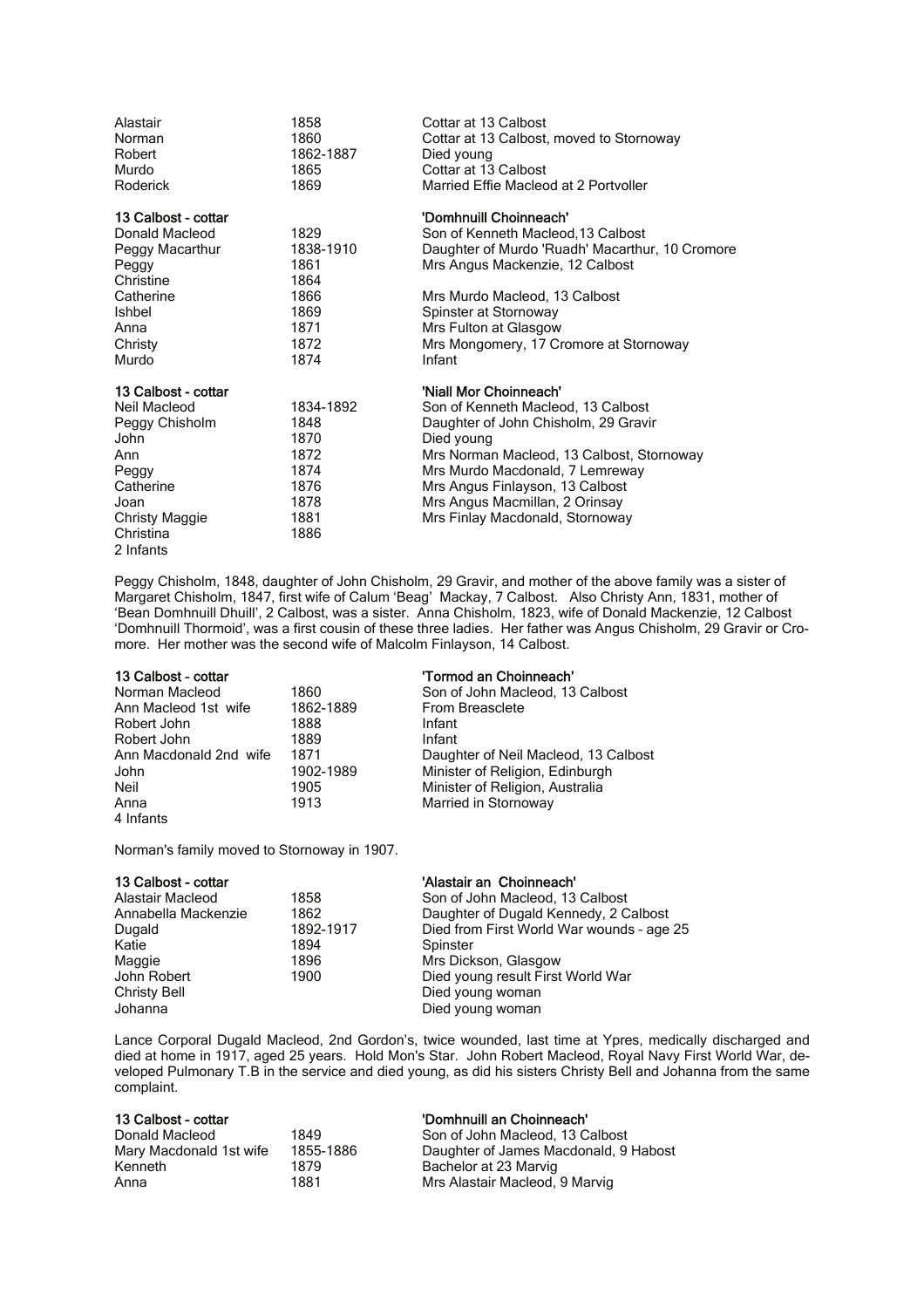| Alastair               | 1884      | Settled at 23 Marvig                  |
|------------------------|-----------|---------------------------------------|
| James                  | 1885-1953 | <b>Emigrated to North America</b>     |
| Bella Kennedy 2nd wife | 1850      | Daughter of Kenneth Kennedy, 4 Marvig |
| No issue               |           |                                       |

Donald Macleod's family moved from the congested croft of 13 Calbost to the new croft extension of 23 Marvig

| 13 Calbost - cottar |      | 'Murchadh an Choinneach'               |
|---------------------|------|----------------------------------------|
| Murdo Macleod       | 1865 | Son of John Macleod, 13 Calbost        |
| Catriona            | 1866 | Daughter of Donald Macleod, 13 Calbost |
| Kate                | 1900 | Spinster, died middle age              |
| 13 Calbost - cottar |      | 'Aonghais Dhomhnuill Aonghais'         |
| Angus Finlayson     | 1874 | Son of Angus Finlayson, 10 Calbost     |
| Catherine Macleod   | 1875 | Daughter of Neil Macleod, 13 Calbost   |
| <b>Nellie</b>       |      | Spinster, died early                   |
| Roderick            |      | <b>Bachelor</b>                        |
| Joan                |      | Married in Stornoway                   |
| Peggy               |      | Spinster at Calbost                    |

Angus Finlayson, 1874, cottar, moved out to the common grazings at the west-end of the village boundary wall in the 1940s.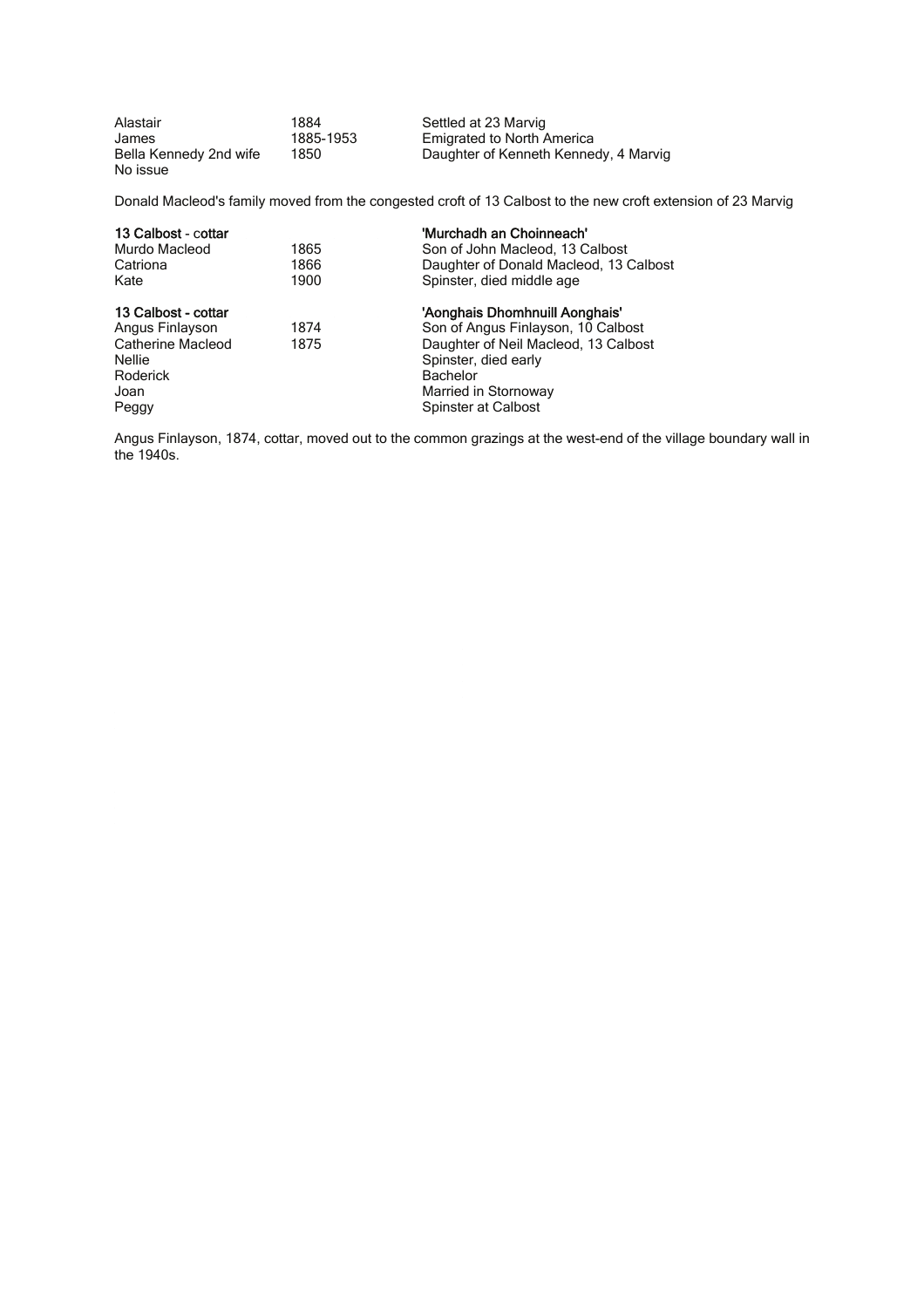

Left: Dugald Macleod, 13 Calbost son of Alastair Macleod and Barabal Lance Corporal, Gordon Highlanders. Twice wounded in the First World War, last time in the chest at Ypres Western Front. Discharged and died at home on 29th September 1917 aged 35 years. He held the Mons Star.

Right: Baily John Kennedy, Stornoway son of Iain Kennedy 2 Calbost; and his uncle Alastair Macleod 'Alastair an Choinneach', 13 Calbost; Child - Peggy Macfarlane, Inverness; William Hutchison, husband of 'Cathie an Dhuill,' 2 Calbost;



Below left: Maggie Dixon Macleod 'Maggie Alastair an Choinneach' 13 Calbost, and Glasgow.



Right: Barabal 'Dhuill' Kennedy, 2 Calbost, wife of Alastair Macleod, 13 Calbost; Jack Hutchison; Mrs Ishbel Kennedy, wife of Baily John Kennedy, Stornoway and 2 Calbost; Master John Kennedy; and Mrs Mary Doig; Mrs Cathie Hutchison 'Cathie an Dhuill' Kennedy, 2 Calbost; child - Peggy Macfarlane, Inverness.





John Robert 1900, served in First World War in R.N.R.T. Died Young

A Fishing Girl Kate 'Bhàn' Macleod, 13 Calbost 'Kate Bhàn Alastair an Choinneach'

There were two other girls in the family Christy Bell and Johanna born after the turn of the century and they both died in their early 20s.